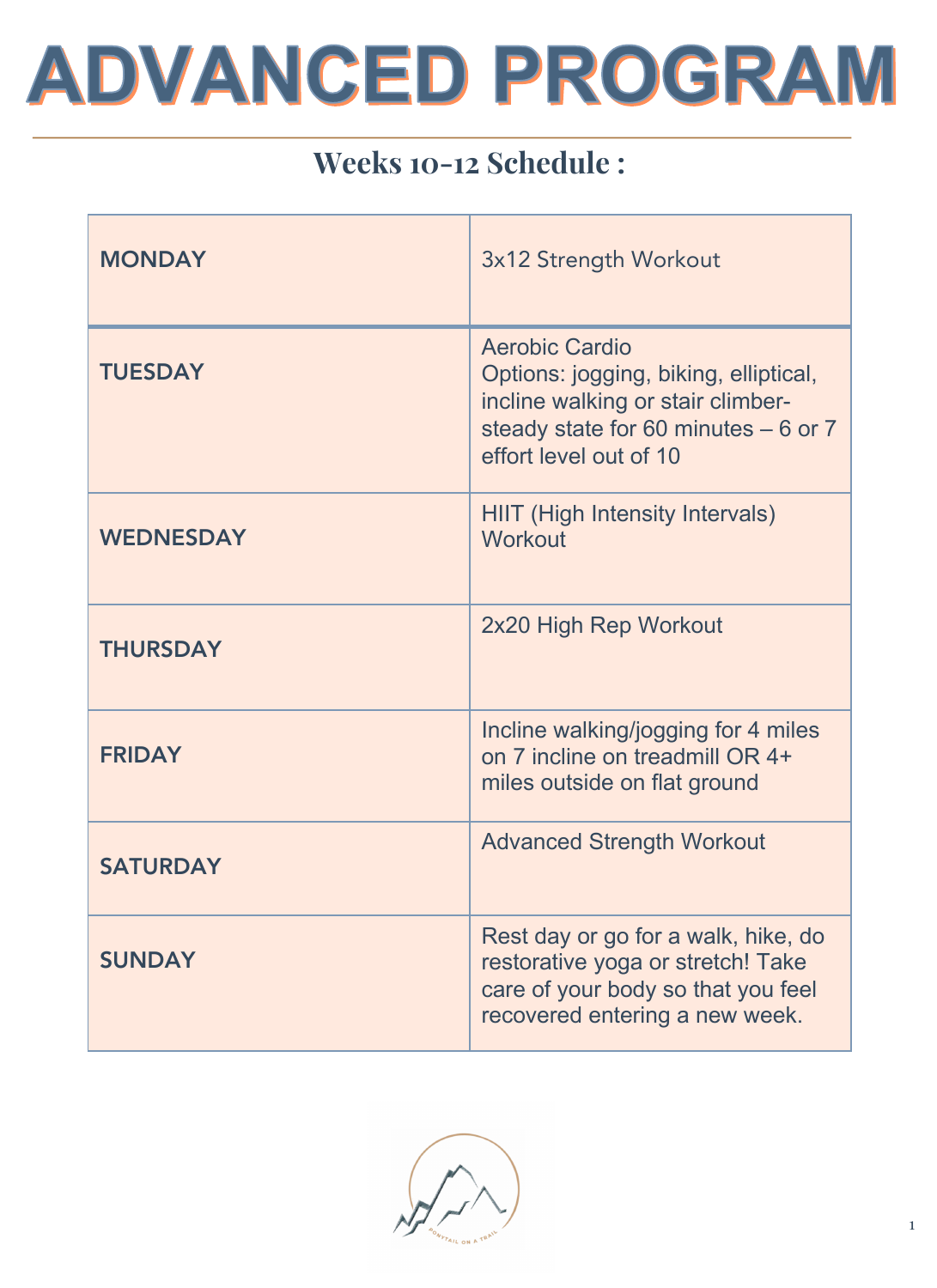

### Weeks 10-12 : Monday Equipment needed: Medium Dumbbells

| <b>EXERCISE</b>                                                                                                             | <b>TIME/REPS/INTENSITY NOTES</b>                                                       |
|-----------------------------------------------------------------------------------------------------------------------------|----------------------------------------------------------------------------------------|
| <b>SLDL</b> to reverse lunge (1 SLDL to<br>1 rev lunge is 1 rep)<br><b>Lying Tri ext</b><br><b>Hollow body pullover</b>     | 3 sets of 12 reps<br>Rest for 1 minute between sets and<br>minimally between exercises |
| Pistol squats (each side)<br>Curl to bent over row (1 curl to 1<br>row is 1 rep)<br>Side plank press (each side)            | 3 sets of 12 reps<br>Rest for 1 minute between sets and<br>minimally between exercises |
| <b>Lateral lunge add DB (each side)</b><br><b>SL back elevated GT (each side)</b><br><b>Half-kneeling Windmill (6 each)</b> | 3 sets of 12 reps<br>Rest for 1 minute between sets and<br>minimally between exercises |

#### REPEAT EACH SET 3X THROUGH BEFORE MOVING ON

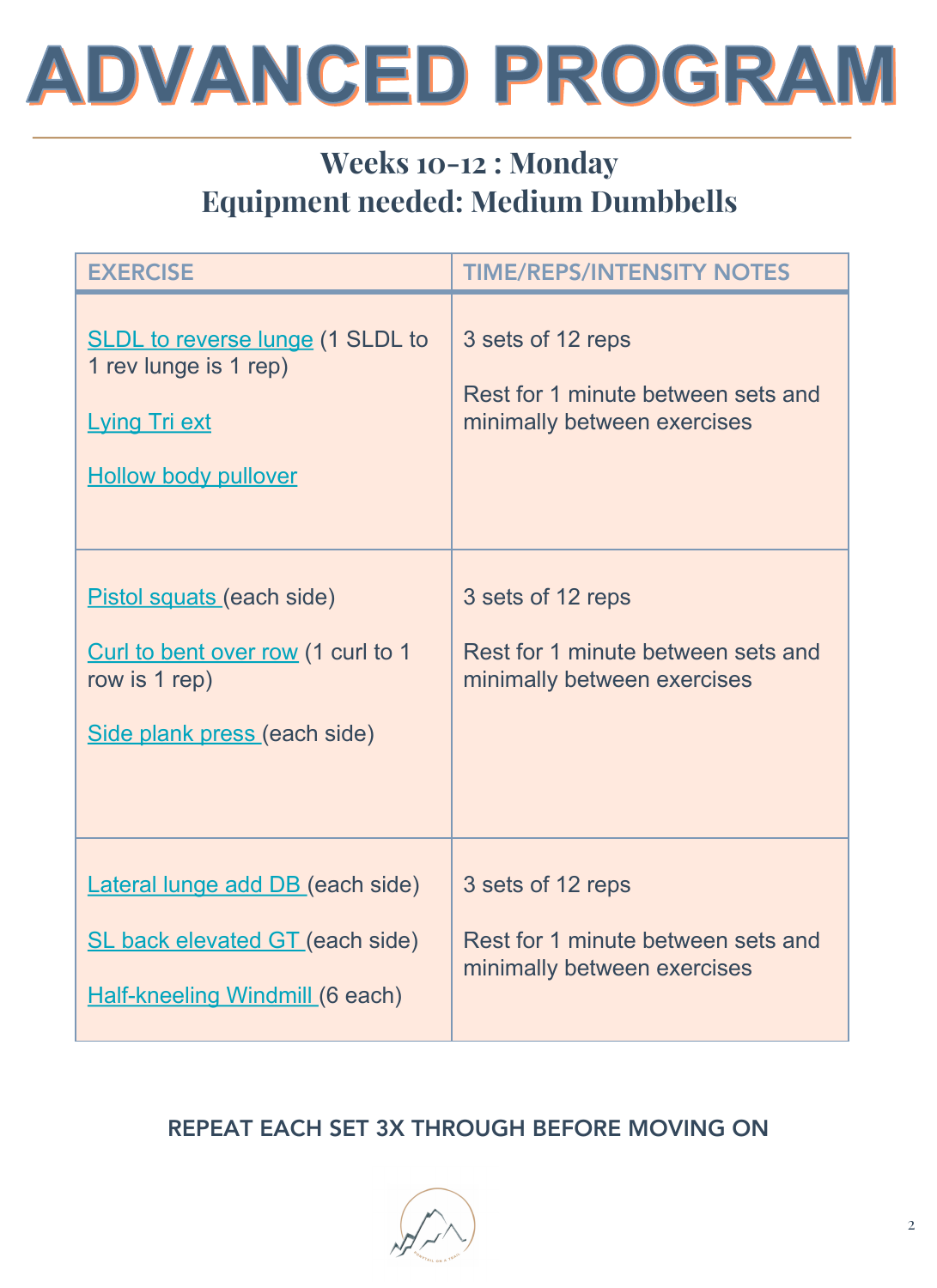# Weeks 10-12 Wednesday Equipment needed: Light DB + timer

| <b>Star jumps</b><br><b>Wide high knees</b><br>Pivot hops w/ punch<br><b>Burpee to tuck jump</b><br><b>Chest opener jacks</b><br>or walk<br>8 fast feet to runners lunge<br><b>Press jacks</b><br><b>Split squat drops</b><br><b>Speed skaters w/ twist</b><br>8 fast feet to burpee, 8 fast feet to<br>high jump | HIIT: Go HARD during intervals.<br>Repeat 2-3 times<br>Week 10: 40 on, 20 off<br>Week 11: 45 on, 15 off<br>Week 12: 50 on, 10 off<br>Cool down with a 20 minute light jog |
|-------------------------------------------------------------------------------------------------------------------------------------------------------------------------------------------------------------------------------------------------------------------------------------------------------------------|---------------------------------------------------------------------------------------------------------------------------------------------------------------------------|

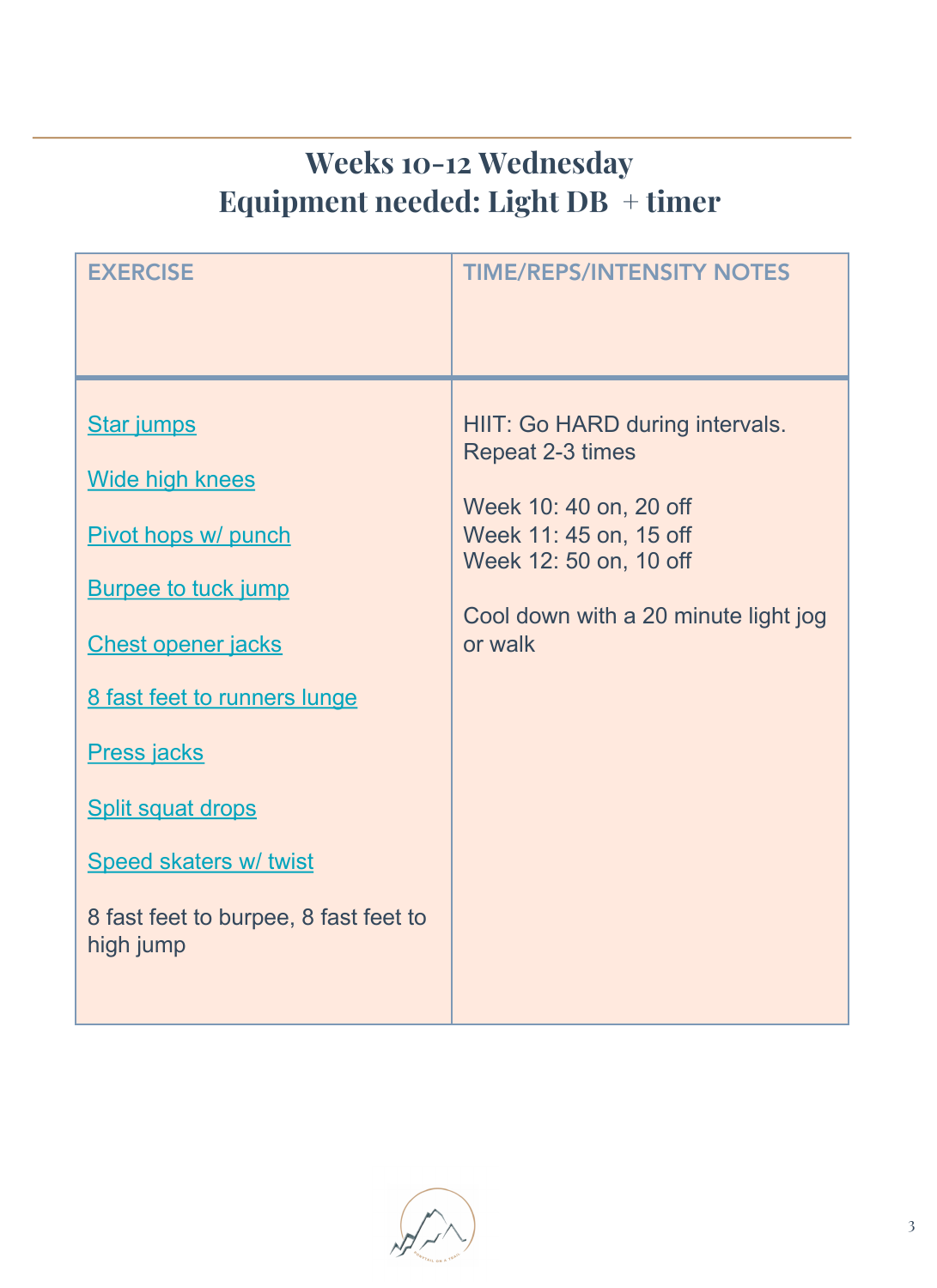# **ADVANCED PROGRAM**

# Weeks 10-12 Thursday Equipment needed: Light weights

| <b>EXERCISE</b>                                         | <b>TIME/REPS/INTENSITY NOTES</b>             |
|---------------------------------------------------------|----------------------------------------------|
|                                                         |                                              |
|                                                         |                                              |
| Wide hammer curls                                       | 2 sets of 20 reps for muscular               |
| <b>Goblet squat</b>                                     | endurance emphasis                           |
| DB snatch to windmill (10 each)                         | Rest 1 minute between rounds                 |
| <b>OH</b> tri extension                                 | Then 20 minute jog or steady state<br>cardio |
| <b>Bent over wide rows</b>                              |                                              |
| Pendulum lunge add DB (10 each)                         |                                              |
| Squat to side kick (10 each)                            |                                              |
| <b>Forward and lateral shoulder</b><br>raises (10 each) |                                              |
| Reverse lunge with knee drive hop<br>$(10$ each)        |                                              |
| <b>Hollow body press</b>                                |                                              |
| <b>Sumo deadlift to high row</b>                        |                                              |
| Side plank up + down w/ DB (10<br>each)                 |                                              |
|                                                         |                                              |